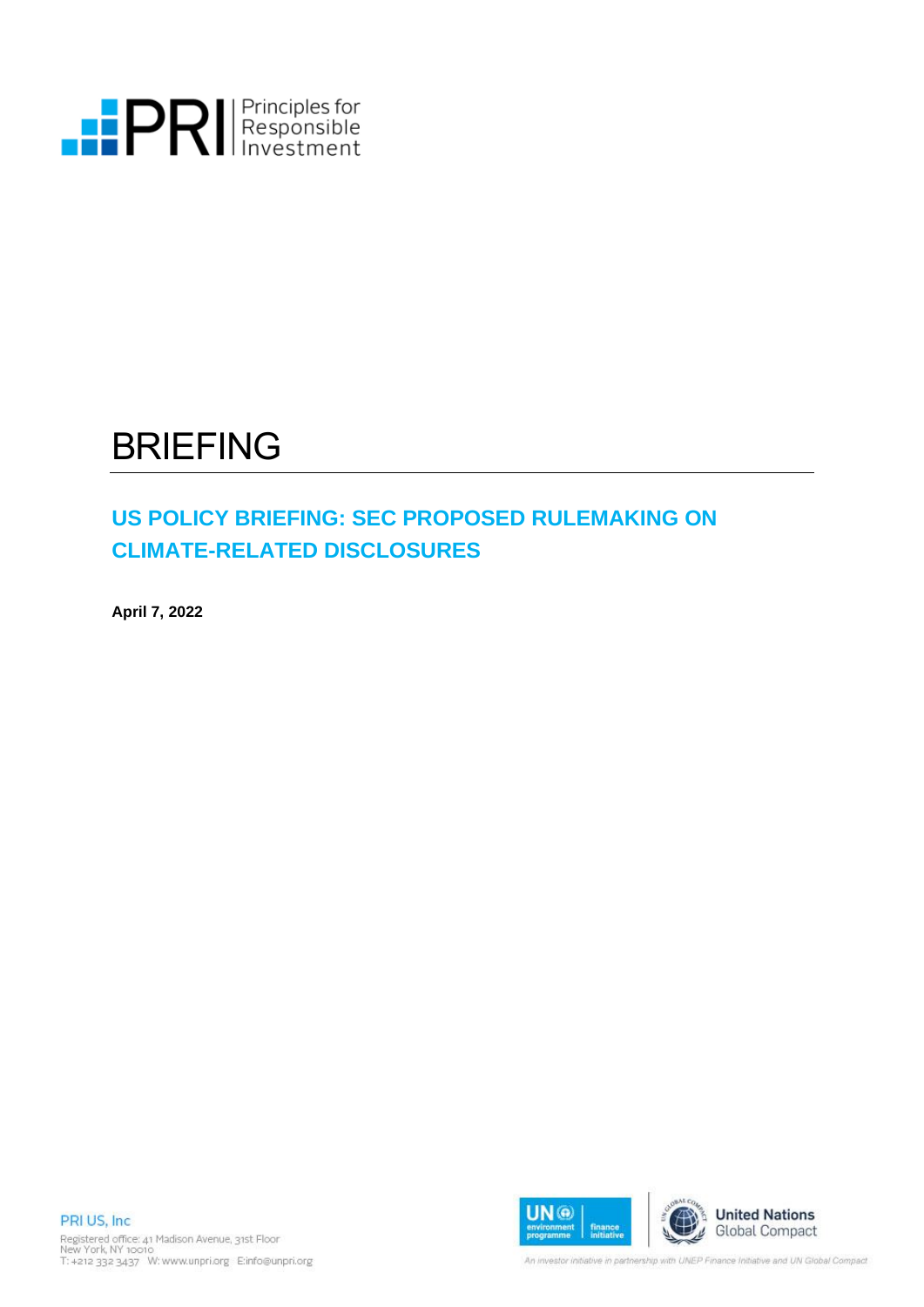# **INTRODUCTION**

The Principles for Responsible Investment (PRI) is the world's leading initiative on responsible investment. The PRI has now over 4,900 signatories (pension funds, insurers, investment managers and service providers) to the PRI's six principles with approximately US\$121 trillion in assets under management.

The PRI supports its international network of signatories in implementing the Principles. As long-term investors acting in the best interests of their beneficiaries and clients, our signatories work to understand the contribution that environmental, social and governance (ESG) factors make to investment performance, the role that investment plays in broader financial markets and the impact that those investments have on the environment and society as a whole.

The PRI works to achieve this sustainable global financial system by encouraging adoption of the Principles and collaboration on their implementation; by fostering good governance, integrity and accountability; and by addressing obstacles to a sustainable financial system that lie within market practices, structures and regulation.

# **ABOUT THIS BRIEFING**

On March 21, 2022, the U.S. Securities and Exchange Commission (SEC or the Commission) issued a notice of proposed rulemaking entitled "The Enhancement and Standardization of Climate-Related Disclosures for Investors", <sup>1</sup> which proposes climate-related disclosure requirements (the Proposed Rules or Proposals) for public companies and foreign private issuers to be included in periodic statements and annual reports. The Proposed Rules are subject to a 60-day public comment period prior to final rulemaking by the SEC.

This briefing provides an overview of the Proposed Rules, including major changes to existing regulation, links to background materials and instructions for submitting a public comment to the SEC.

<sup>1</sup> See Securities Exchange Commission, available at: [https://www.sec.gov/rules/proposed/2022/33-11042.pdf.](https://www.sec.gov/rules/proposed/2022/33-11042.pdf)

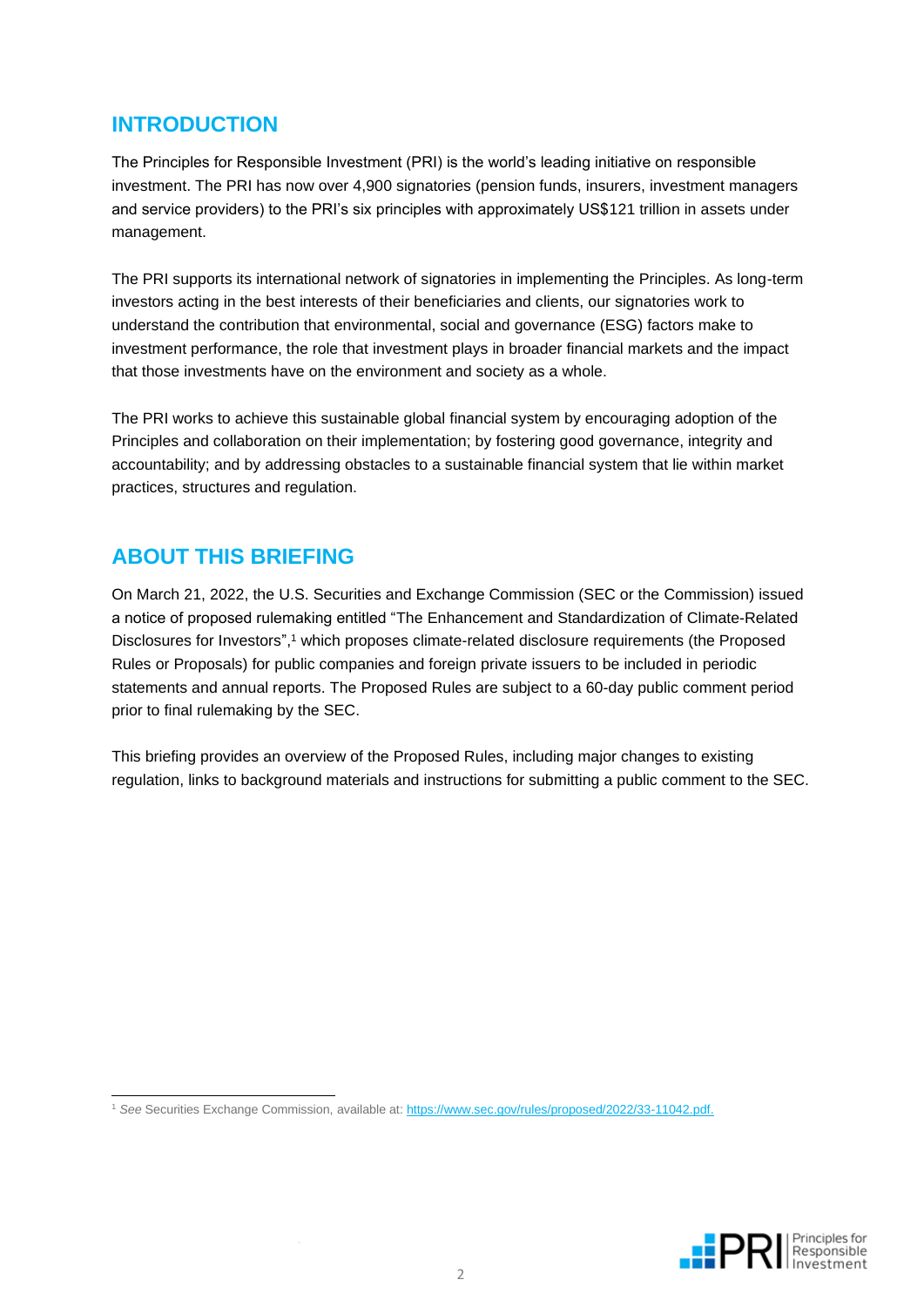# **TABLE OF CONTENTS**

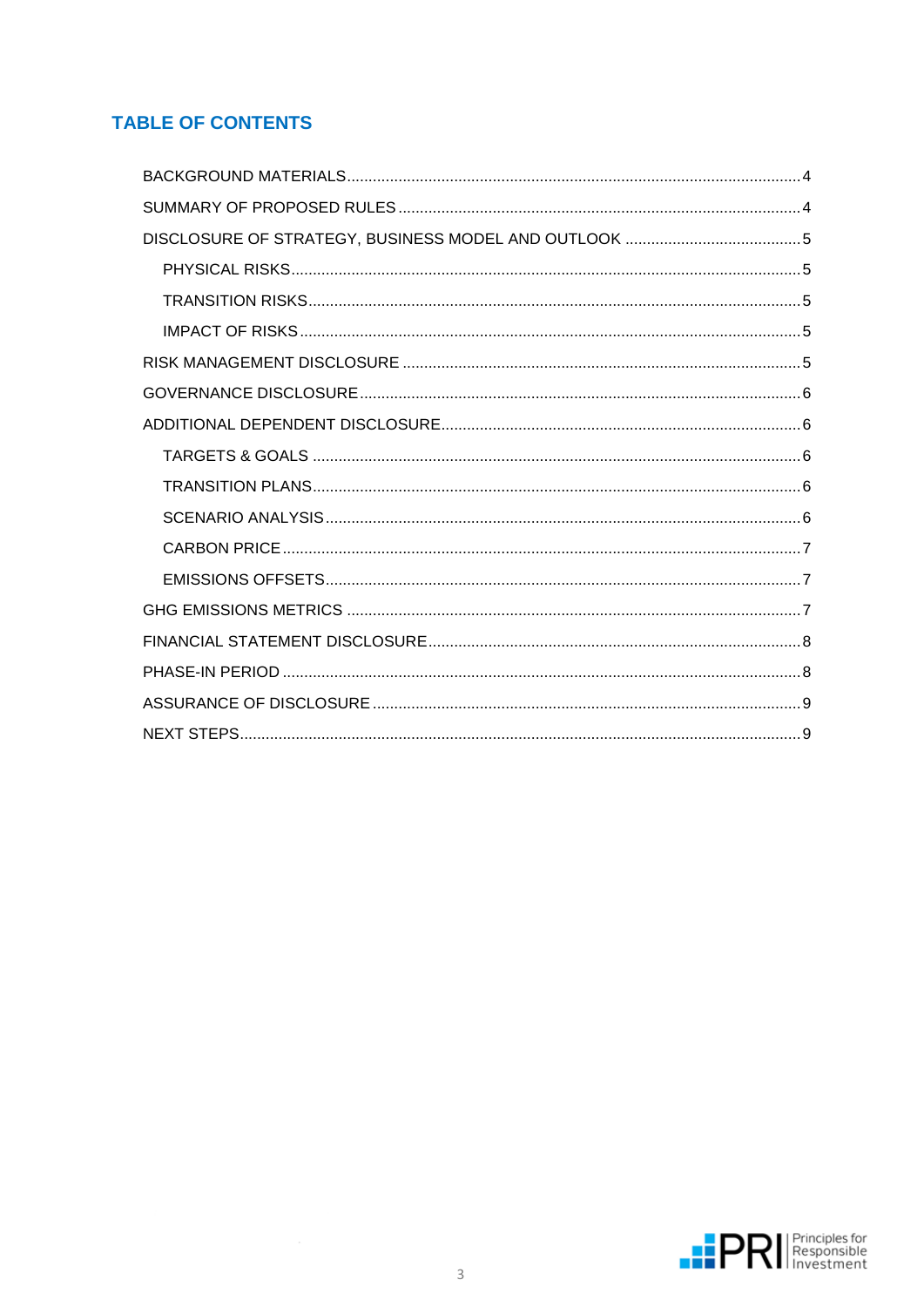# <span id="page-3-0"></span>**BACKGROUND MATERIALS**

In March 2021, Acting Chair Allison Herren Lee issued a [statement](https://www.sec.gov/news/public-statement/lee-climate-change-disclosures) requesting public comment on "whether current disclosures adequately inform investors" on climate change. In the statement, the Acting Chair acknowledged the lack of consistent and comparable climate change information for investors under existing SEC regulations and provided a list of questions for market participants to answer to help inform SEC staff in reviewing existing disclosure rules for climate change information.

In response, the PRI submitted a [sign on letter](https://www.sec.gov/comments/climate-disclosure/cll12-8906882-244194.pdf) and [consultation response.](https://www.sec.gov/comments/climate-disclosure/cll12-8906878-244193.pdf) In addition, the PRI conducted a [survey for US signatories,](https://www.unpri.org/pri-blog/us-pri-signatories-support-mandatory-climate-and-esg-disclosure/7849.article) [published a briefing](https://dwtyzx6upklss.cloudfront.net/Uploads/b/r/n/uspolicybriefing_secclimatedisclosurecomment_314113.pdf) and [held webinars](https://www.brighttalk.com/webcast/17701/481353?utm_source=brighttalk-portal&utm_medium=web&utm_content=sec%20climate%20disclosure%20the%20pri&utm_term=search-result-1&utm_campaign=webcasts-search-results-feed) to inform and answer signatory questions, and [hosted](https://www.brighttalk.com/webcast/17701/498753?utm_source=brighttalk-portal&utm_medium=web&utm_content=sec%20climate%20disclosure%20the%20pri&utm_term=search-result-2&utm_campaign=webcasts-search-results-feed) SEC Chair Gary Gensler to discuss climate change disclosures.

For additional resources on PRI's work on the SEC's actions on climate disclosure, please visit our [SEC climate disclosure information hub here.](https://www.unpri.org/policy/sec-climate-disclosure)

# <span id="page-3-1"></span>**SUMMARY OF PROPOSED RULES**

The Proposed Rules would require publicly listed companies and foreign private issuers in the US to provide disclosure of climate-related information in their SEC annual reports and registration statements. The Commission proposes revising the primary regulations dictating the contents and format of statements and annual financial reports, Regulations S-K,17 CFR 229.1500-17 CFR 229.1507 (Regulation S-K) and S-X,17 CFR 210.14-01-17 CFR 210.14-02 (Regulation S-X).

The Proposals would add a new subpart to Regulation S-K, including seven new articles, requiring disclosure of climate-related information based on the Task Force on Climate-Related Financial Disclosure recommendations, including information on governance, risk management, and impacts on strategy, business model, outlook, greenhouse gas (GHG) emissions metrics, and targets and goals as it relates to climate change if any.

In addition, the Proposed Rules would add a new article to Regulation S-X requiring disclosure in a note to financial statements that include disaggregated climate-related financial metrics falling under three categories of information: financial impact metrics; expenditure metrics; and financial estimates and assumptions.

Disclosure requirements would be phased in over time, beginning with filing in 2024 for fiscal year 2023, with additional disclosure and assurance requirements phased in depending on the company's filer status with the SEC.

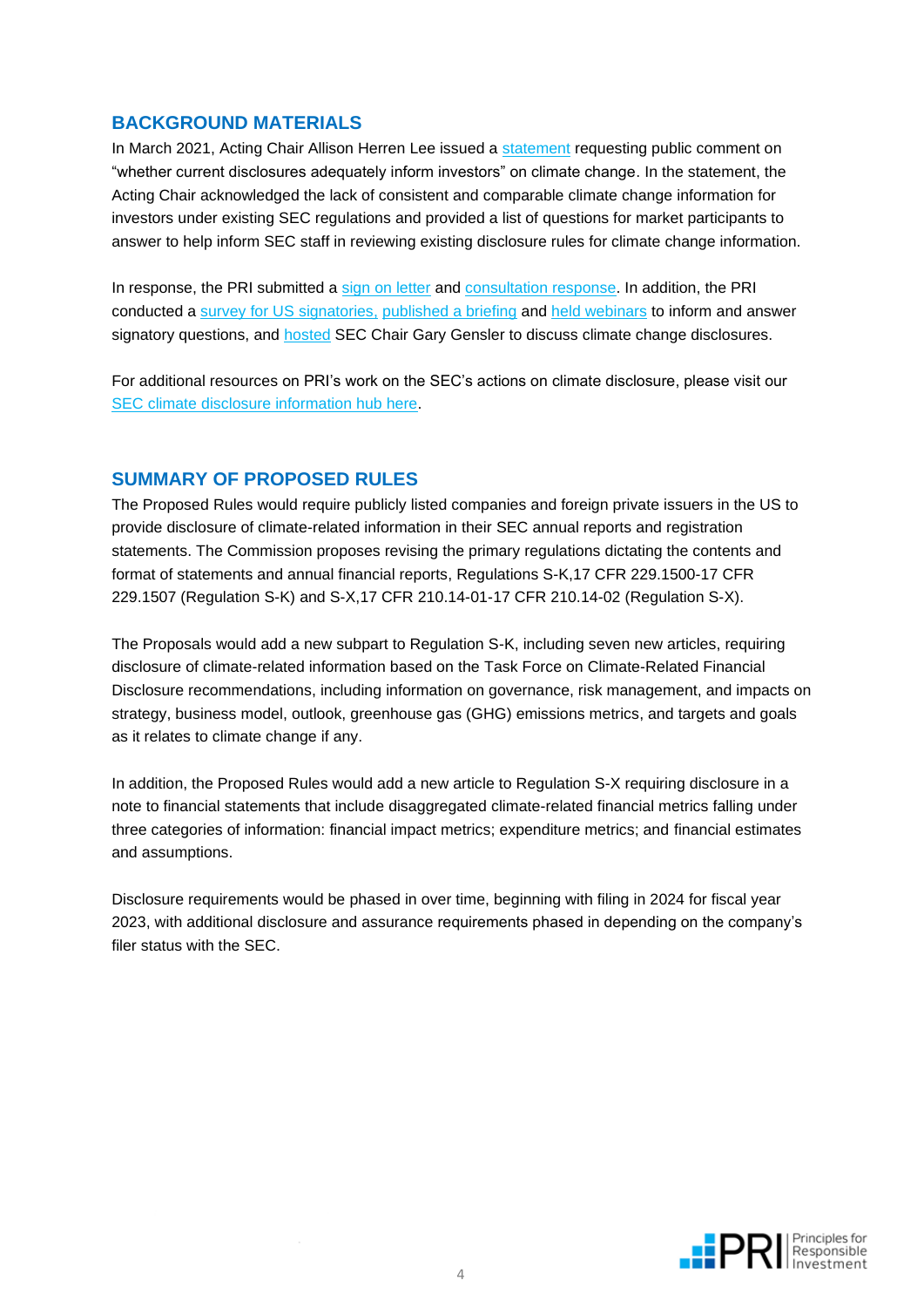# <span id="page-4-0"></span>**DISCLOSURE OF STRATEGY, BUSINESS MODEL AND OUTLOOK**

The Proposals would require companies to disclose any climate-related risks reasonably likely to have a material impact on their business or consolidated financial statements, which may manifest over the short-, medium-, and long-term. Companies would also be required to disclose how any actual and potential impacts of climate risk described are considered as part of the companies' business strategy, financial planning, and capital allocation, and how any climate-related risks have affected or are reasonably likely to affect the company's consolidated financial statements.

In addition, companies would be required to include a discussion of relevant climate-related risks, specifying whether they are physical, or transition risks and the nature of the risks presented.

#### <span id="page-4-1"></span>**PHYSICAL RISKS**

Companies would be required to provide detailed disclosures of material physical risks faced, including classification of the risk as acute (e.g., hurricanes) or chronic (e.g., sea-level rise or the decreased availability of freshwater).

#### <span id="page-4-2"></span>**TRANSITION RISKS**

Companies would be required to disclose how they are impacted by material transition risks, which are the risks associated with the impact of regulatory, technological, and market changes related to mitigation of, or adaptation to, climate change.

#### <span id="page-4-3"></span>**IMPACT OF RISKS**

Companies also would be required to describe the actual and potential impact of these risks on their strategy, business model, and outlook, and how such impacts are considered as part of their strategy, financial planning, and capital allocation, on a current and forward-looking basis.

Furthermore, the Proposals would require a description of how the company defines short-, medium-, and long-term time horizons, including how it takes into account or reassesses the expected useful life of assets and the time horizons for the company's climate-related planning processes and goals. It would also be required to describe the actual and potential impacts of any climate-related risks identified, including those on business operations, supply chains, activities to mitigate or adapt to climate risks, or expenditure for research and development.

#### <span id="page-4-4"></span>**RISK MANAGEMENT DISCLOSURE**

The Proposed Rules would require companies to disclose any processes it has for identifying, assessing, and managing climate-related risks, including their determinations of the relative significance of climate-related risks compared to other risks. Disclosure would also be required as to how companies consider existing or likely regulatory requirements or policies, shifts in customer preferences, and how companies make decisions around their response to climate-related risks. An explanation of how companies determine the materiality of climate-related risks would also be required.

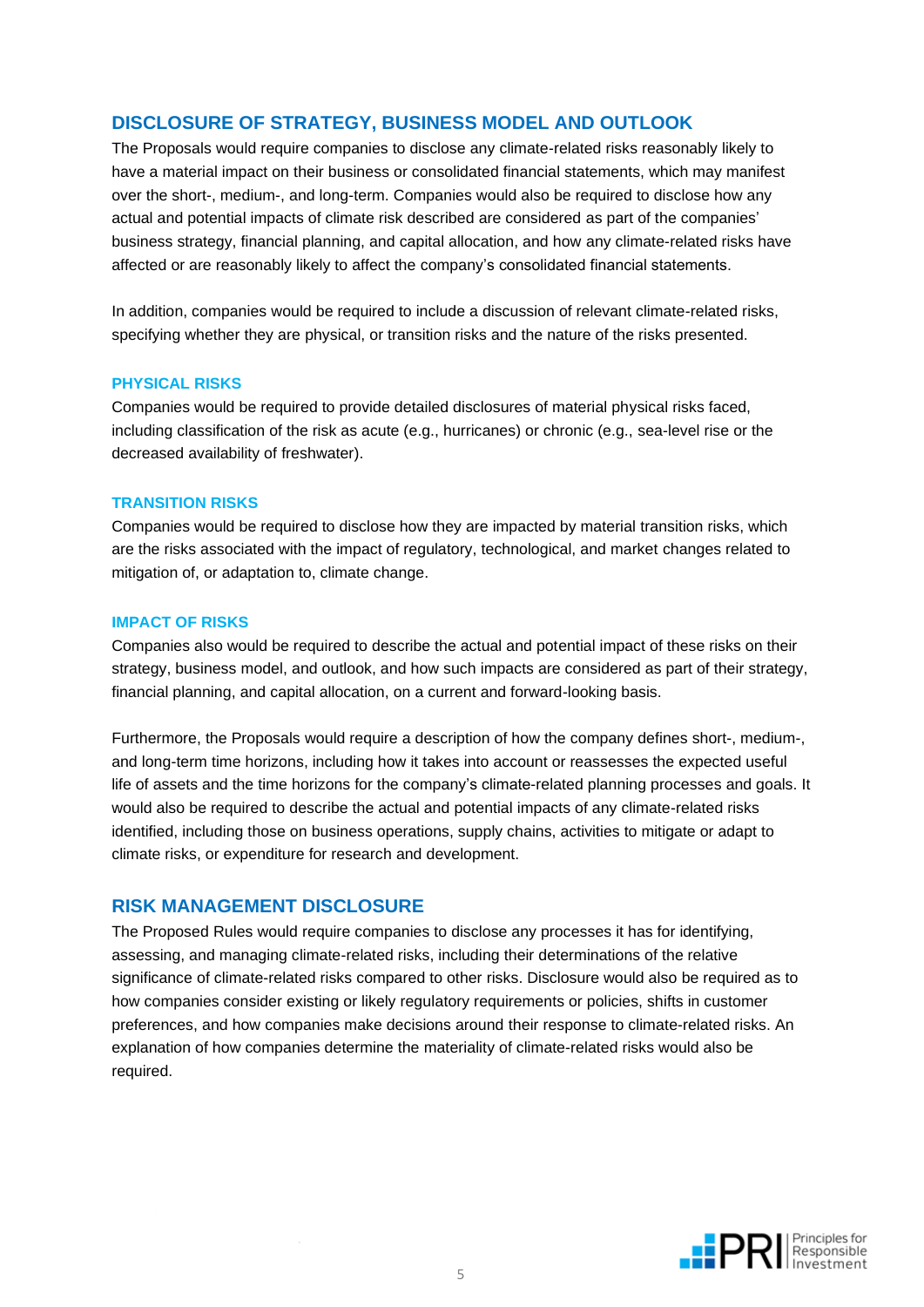## <span id="page-5-0"></span>**GOVERNANCE DISCLOSURE**

The Proposals would require companies to disclose their internal governance of climate-related risks and opportunities. This would include a description of the board's oversight of climate-related activities, including any relevant expertise, any board member responsible for oversight of climaterelated risks, the process by which the board considers climate-related risks, and whether and how the board sets climate-related targets or goals and oversees related activities.

Companies would also be required to disclose management's role in assessing and managing climate-related risks, including any specific positions or responsibilities, and the frequency and processes by which such responsible persons are informed about and monitor related risks. Moreover, they would be required to provide details that include how the company determines the materiality of climate-related risks, including how it assesses the potential size and scope of any identified climate-related risk.

### <span id="page-5-1"></span>**ADDITIONAL DEPENDENT DISCLOSURE**

The Proposed Rules set out additional disclosure requirements for any company that utilizes, or has stated publicly it utilizes, strategies to assess, monitor or mitigate climate-related risks. Specific disclosures are required if a company has set climate-related targets and goals, has established a transition plan, utilizes scenario analysis or uses an internal price on carbon emissions.

#### <span id="page-5-2"></span>**TARGETS & GOALS**

If a company has set any targets or goals related to the reduction of GHG emissions, or any other climate-related target or goal (e.g., energy usage, water usage, conservation or ecosystem restoration, or revenues from low-carbon products), then it would have to provide additional clarifying information, including the scope of activities included in the target, relevant units of measurement, relevant time horizon, baseline time period emissions, any interim targets set by the company, and how climate-related targets or goals are intended to be met. This information must be updated in annual disclosures by describing the actions taken during the year to achieve its targets or goals, alongside any relevant data to indicate whether the company is making progress towards meeting the target or goal and how such progress has been achieved.

#### <span id="page-5-3"></span>**TRANSITION PLANS**

If a company has adopted a transition plan, the Proposals would require disclosure including a description of the plan, its metrics, and targets to manage physical and transition risks.

#### <span id="page-5-4"></span>**SCENARIO ANALYSIS**

If a company uses scenario analysis or a different analytical tool to assess the impact of climaterelated risks or to increase resilience to foreseeable climate-related risks, it must disclose the type of scenarios included in the analysis, parameters, assumptions, and analytical choices included in the analysis. Additionally, companies would have to disclose the projected financial impacts for each scenario.

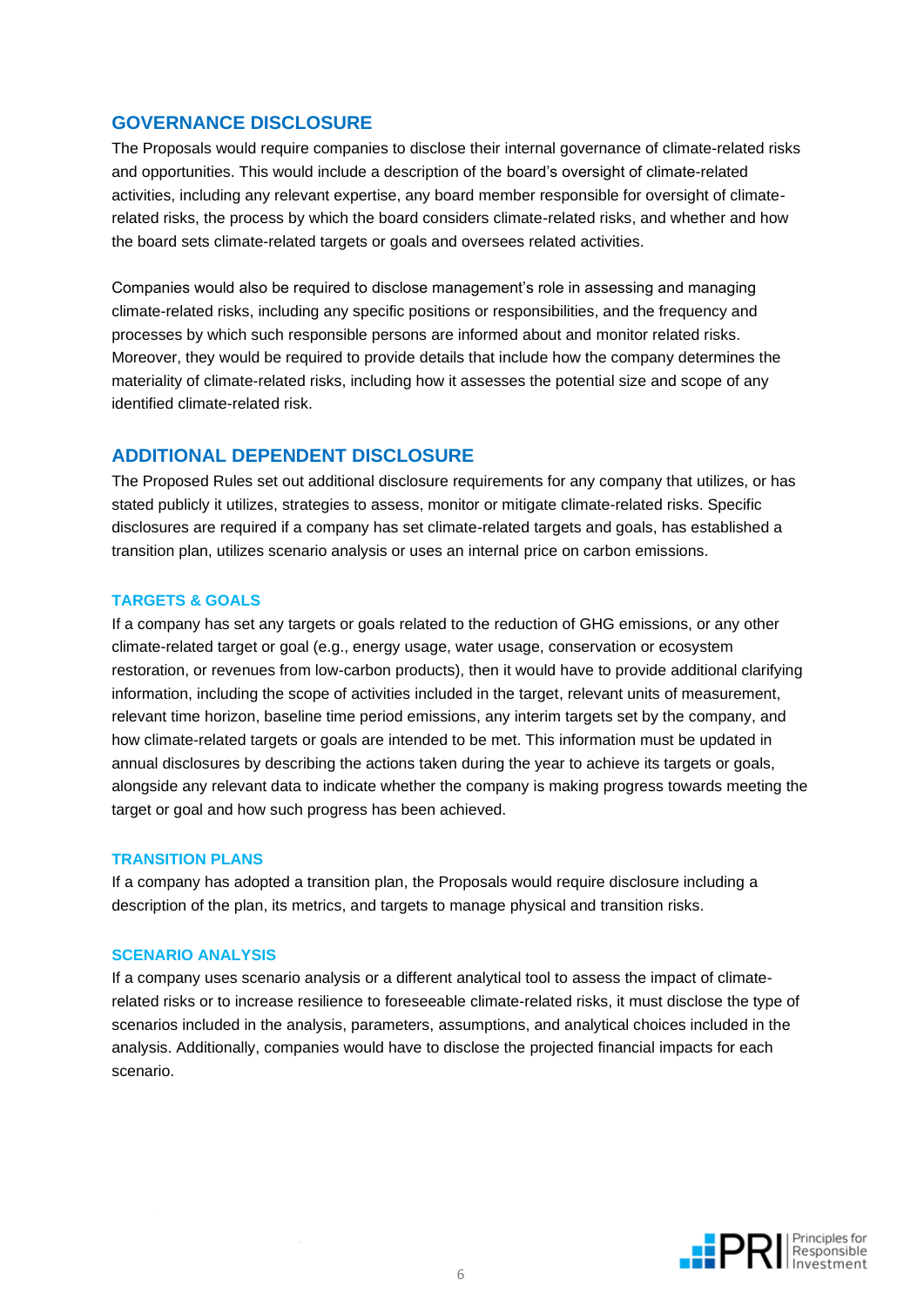#### <span id="page-6-0"></span>**CARBON PRICE**

If a company has set an internal carbon price, it would have to disclose the price per metric ton of carbon dioxide equivalent, the total price and how it is estimated to change over time, and the boundaries of measurement on which the price is based. Additionally, disclosure of the rationale for selecting the internal carbon price would be required.

#### <span id="page-6-1"></span>**EMISSIONS OFFSETS**

If carbon offsets or renewable energy credits (RECs) have been used as part of a plan to achieve climate-related targets or goals, then disclosure would be required on the amount of carbon reduction represented by the offsets or the amount of generated renewable energy represented by the RECS, the source of the offsets or RECs, a description and location of the underlying projects, any registries or other authentication of the offsets or RECs, and the cost of the offsets or RECs.

#### <span id="page-6-2"></span>**GHG EMISSIONS METRICS**

The Commission has based its proposed GHG emissions disclosure requirement primarily on the Greenhouse Gas Protocol's concept of scopes and related methodology and some definitions used by the Environmental Protection Agency. Disclosure would be made in absolute terms (excluding offsets) and in terms of intensity per unit of economic value. The Proposals define GHG emissions as "direct and indirect emissions of greenhouse gases expressed in metric tons of carbon dioxide equivalent". The greenhouse gases included are carbon dioxide, methane, nitrous oxide, nitrogen trifluoride, hydrofluorocarbons, perfluorocarbons, and sulfur hexafluoride, which is aligned with the Kyoto Protocols.

Scope 1 and 2 emissions would be required to be separately disclosed, both disaggregated by constituent GHG and in the aggregate. Scope 1 emissions are defined as the direct GHG emissions from operations that are owned or controlled by a company and Scope 2 emissions are defined as indirect GHG emissions from the generation of purchased or acquired electricity, steam, heat, or cooling that is consumed by operations owned or controlled by a company. Calculations would be based on all sources that are included in the company's organizational and operational boundaries.

Separate disclosure of Scope 3 emissions would be required if those emissions are material, or if the company has set a GHG emission reduction goal or target that includes Scope 3 emissions. In the Proposals, it is indicated that Scope 3 emissions are material if there is a substantial likelihood that a reasonable investor would consider them important when making an investment or voting decision. The Proposal defines Scope 3 emissions as all indirect GHG emissions not otherwise included in a company's Scope 2 emissions, which occur in the upstream and downstream activities of a company's value chain. Disclosure would be made in absolute terms, excluding offsets, and in terms of intensity per unit of economic value. Scope 3 disclosure also includes a requirement to describe the data sources used to calculate these emissions. Smaller Reporting Companies (SRCs), as registered with the SEC, would be exempted from the Scope 3 reporting requirement.

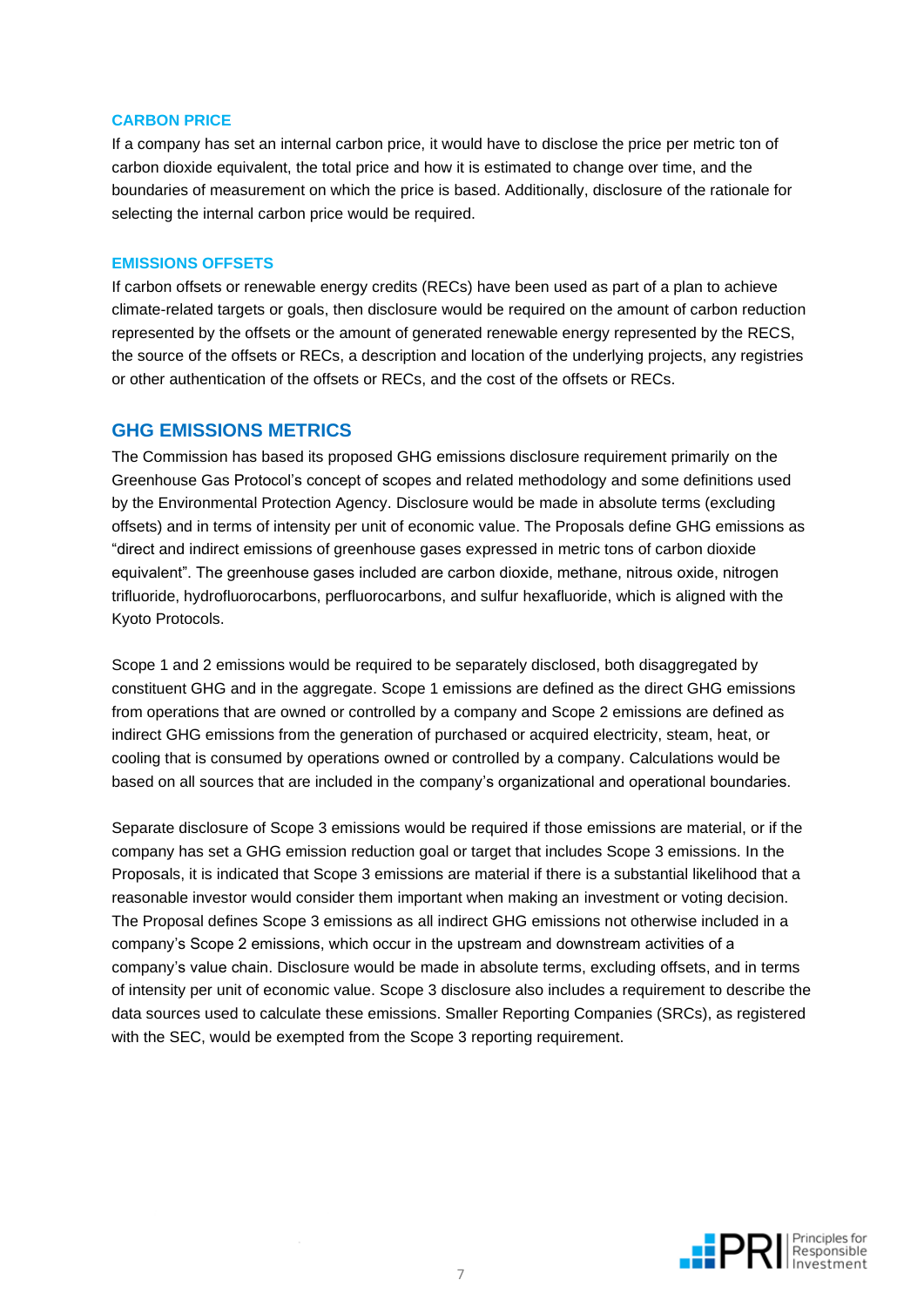## **SAFE HARBOR**

The Proposal states that possible challenges to obtaining accurate Scope 3 emissions disclosure makes it appropriate to set out a specific safe harbor provision that would apply for Scope 3 emissions disclosure pursuant to the Private Securities Litigation Reform Act of 1995 (PSLRA), to the extent that the proposed climate-related disclosures constitute forward-looking statements. Under these provisions, disclosure of Scope 3 emissions would not be deemed a fraudulent statement unless it is proved that the disclosure was made or reaffirmed without a reasonable basis or was disclosed other than in good faith. It is important to note that PSLRA applies to private actions and would not limit the Commission's ability to bring enforcement actions.

## <span id="page-7-0"></span>**FINANCIAL STATEMENT DISCLOSURE**

The Proposed Rules would amend regulation S-X to require disclosure of impacts climate-related events or activities have on financial statements. Companies would be required to evaluate the potential financial impacts of severe weather events and other natural conditions, transition activities, and mitigation activities, and include a note to financial statements where evaluations show climate related-events or activities produce a one percent change to any single line item in the financial statements. Underlying estimates and assumptions used to determine any potential or known impacts on financial statements above the one percent threshold would be required to be disclosed. Consistent with all other information within financial statements, these disclosures would be subject to an independent audit.

## <span id="page-7-1"></span>**PHASE-IN PERIOD**

Compliance with the Proposed Rules would be phased in over time based on a company's filer status with the SEC. As outlined in Table A, disclosures would be phased in for all companies, with an additional phase-in period for Scope 3 emissions disclosure, where applicable.

| <b>Filer Type</b>                 | <b>Compliance Date</b>                                           |                                         |  |
|-----------------------------------|------------------------------------------------------------------|-----------------------------------------|--|
|                                   | Proposed disclosures,<br>except Scope 3 GHG<br>emissions metrics | <b>Scope 3 GHG emissions</b><br>metrics |  |
| <b>Large Accelerated Filer</b>    | Fiscal year 2023                                                 | Fiscal year 2024                        |  |
|                                   | (filed in 2024)                                                  | (filed in 2025)                         |  |
| <b>Accelerated Filer and Non-</b> | Fiscal year 2024                                                 | Fiscal year 2025                        |  |
| <b>Accelerated Filer</b>          | (filed in 2025)                                                  | (filed in 2026)                         |  |
| <b>Smaller Reporting Company</b>  | Fiscal year 2025                                                 | Exempted                                |  |
|                                   | (filed in 2026)                                                  |                                         |  |

#### **TABLE A**